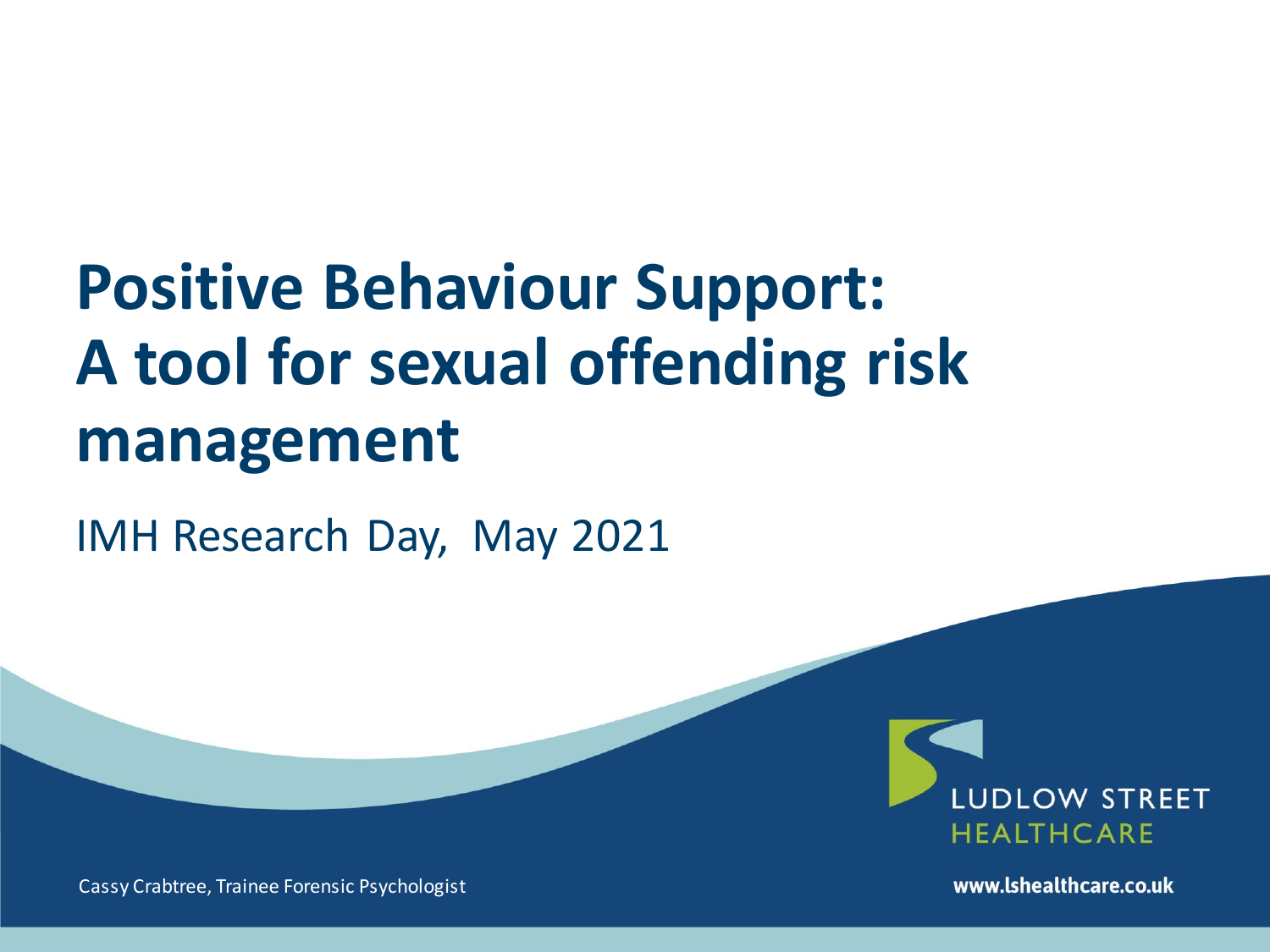## Positive Behaviour Support

- Emerged from research questioning use of restrictive interventions
- Applied science focusing on changing the individual's environment
- Primary goal to enhance quality of life
- Secondary goal to reduce challenging behaviour

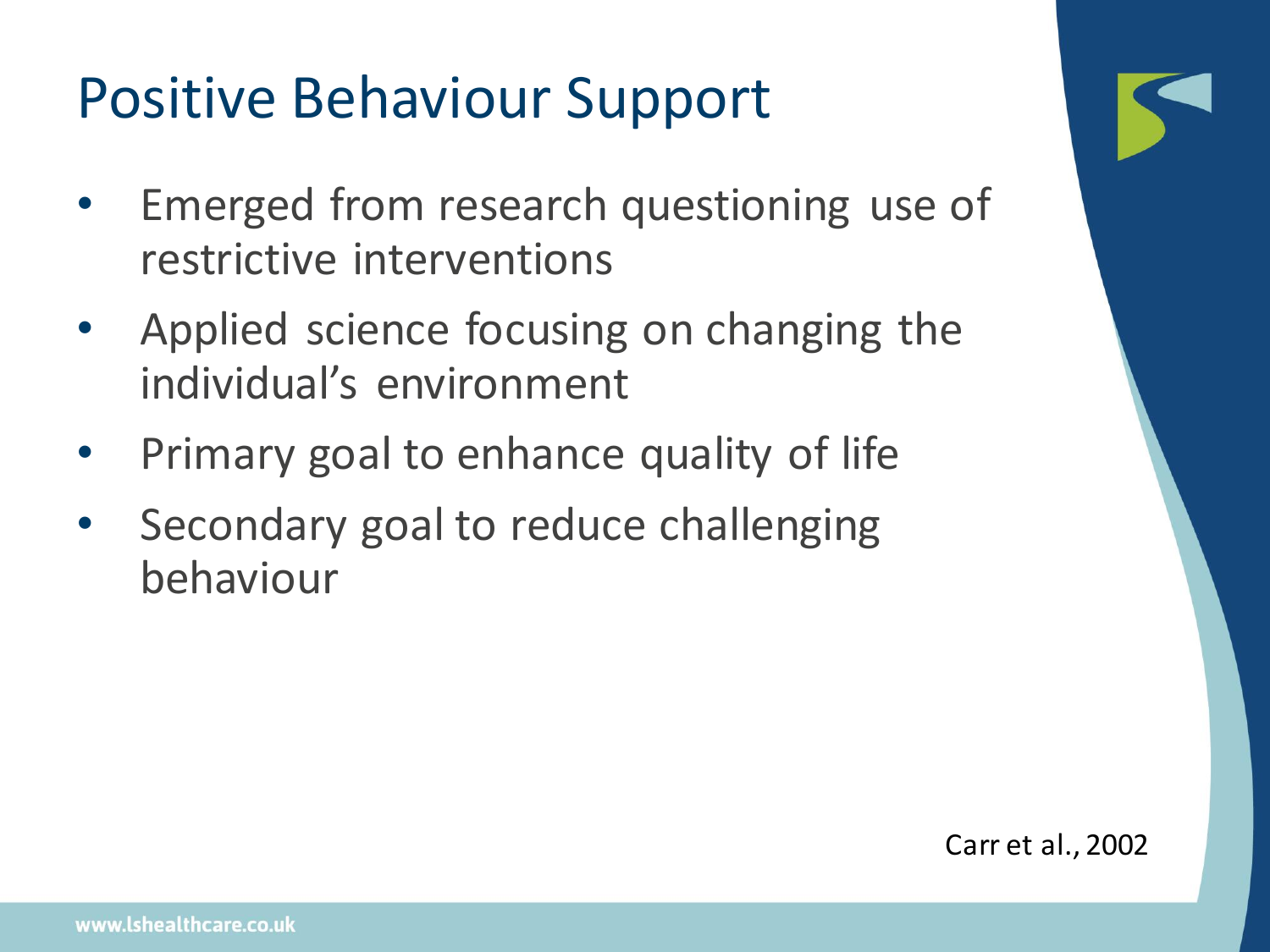# Good Lives Model (GLM)

- Risk factors to offending are viewed as obstacles in the increase of quality of life
- Human behaviours occur in the pursuit of primary goods
- Focuses on client achievement and gain rather than cessation of behaviours and thoughts
- Change is motivated by enhancement of quality of life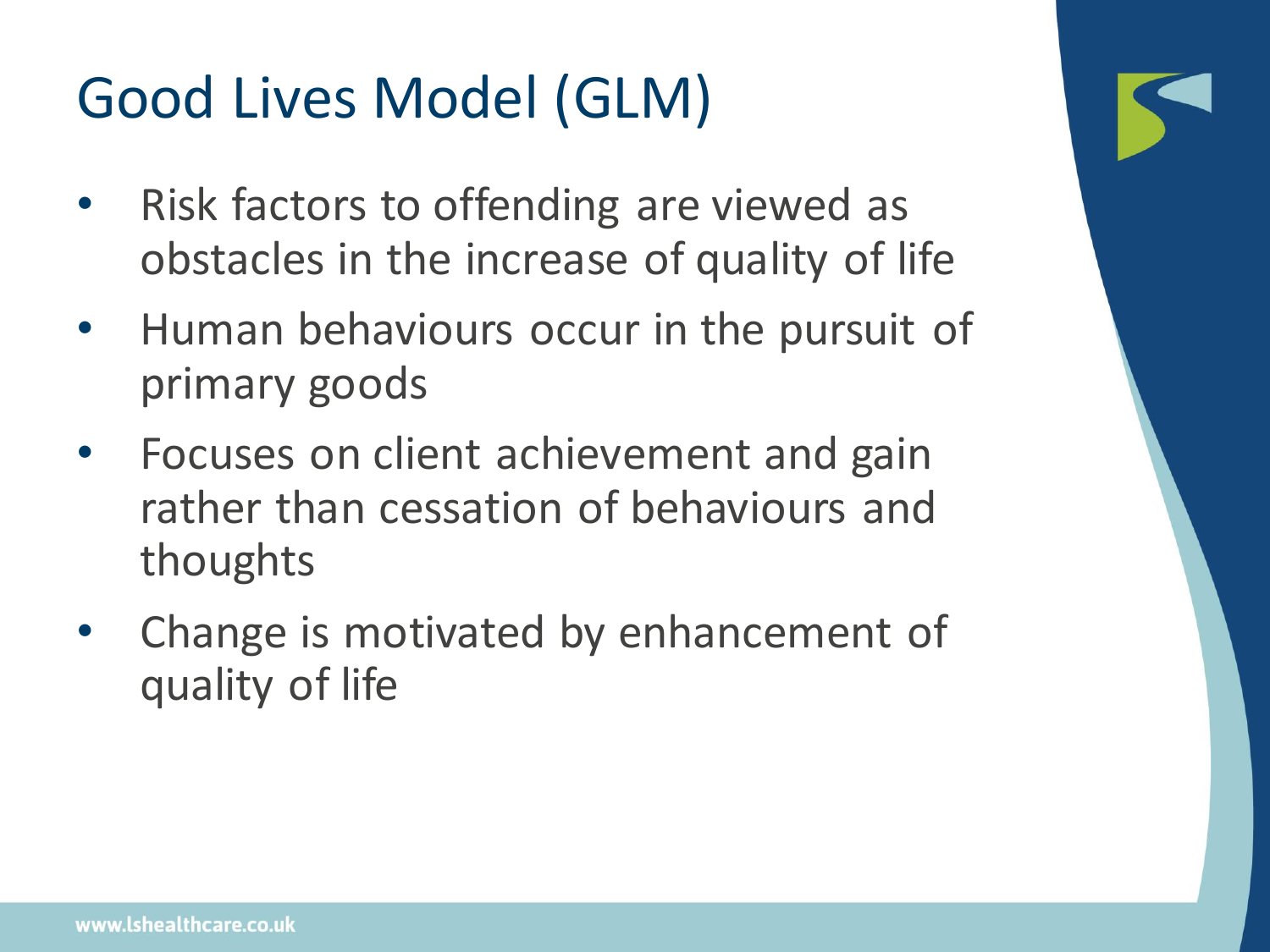#### Research Questions

- How do multidisciplinary staff teams supporting individuals at risk of sexual offending view the PBS plan as a tool in which to support the individual while managing the risk of sexual offending?
- What general challenges arise when working with individuals at risk of sexually offending?
- What components specific to working with individuals at risk of sexually offending are not currently supported within the framework of the PBS plans?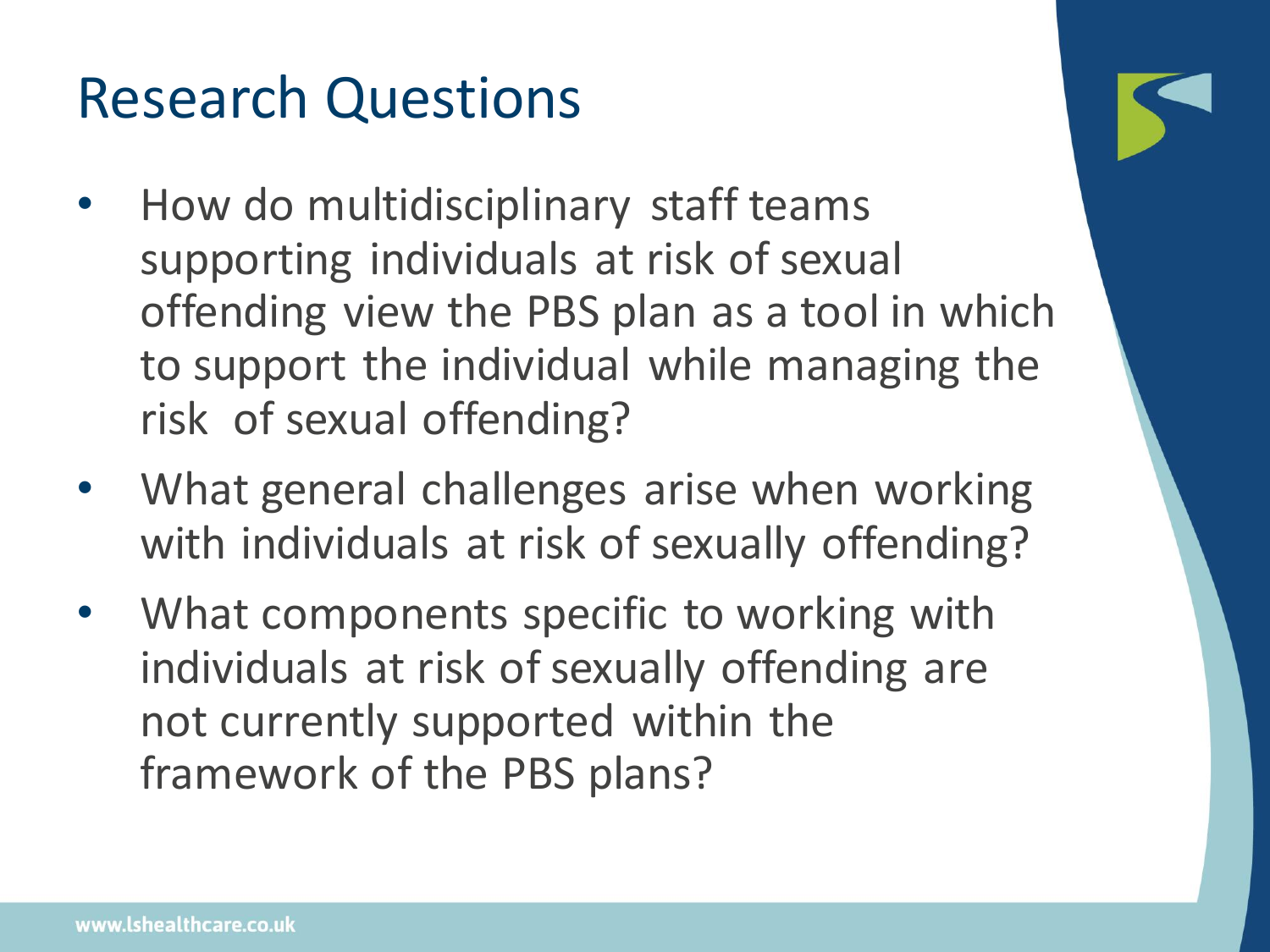# Methodology

- Qualitative data via semi-structured interviews with MDT working in community houses with sexual offenders with a learning disability diagnosis
- E-mail recruitment prompted 17 responses for study interest, 8 were randomly selected for participation
- Semi-structured interviews recorded via Microsoft Teams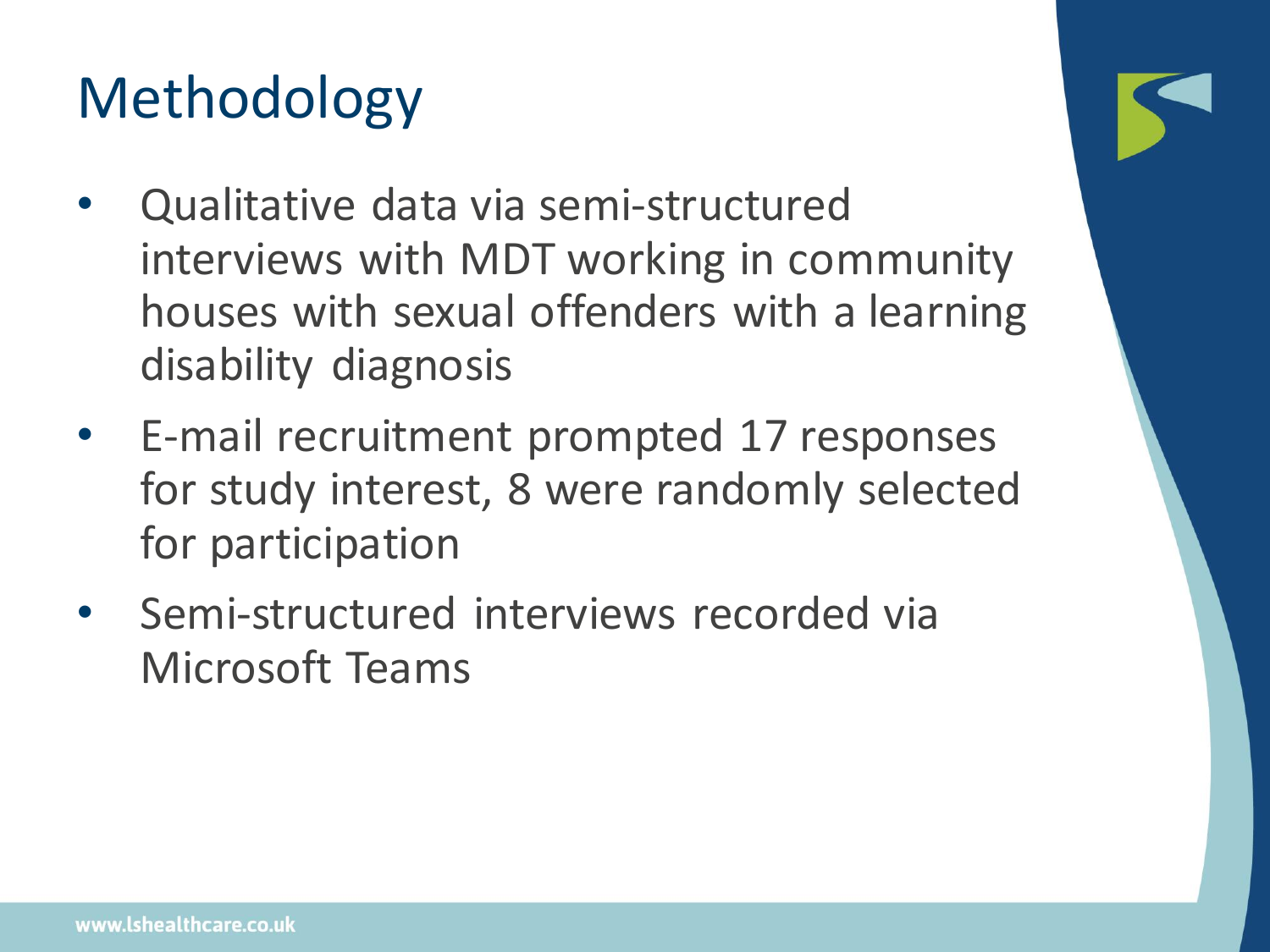## What's Next?

- Using the themes derived from the primary research project, a PBS plan will be developed for an individual
	- 1. living in the community,
	- 2. at risk of sexual offending,
	- 3. with a diagnosis of a learning disability
- Case study design to be used
- Baseline measurements of sexual incidents and Recovering Quality of Life (ReQoL) psychometric will be taken pre-post intervention